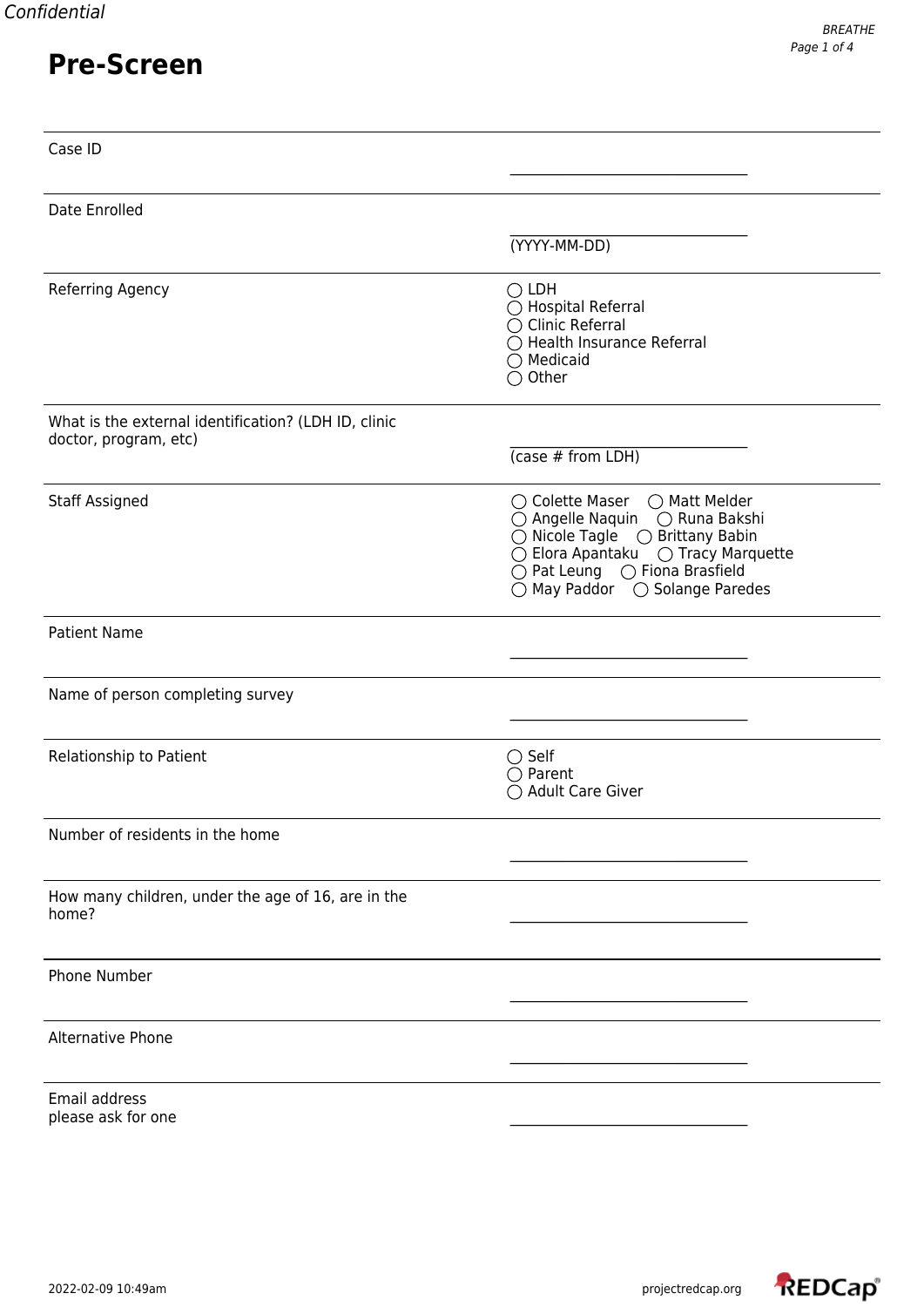|                                                                                                                                                                     | (to mail stuff)                                                                                                                                      |
|---------------------------------------------------------------------------------------------------------------------------------------------------------------------|------------------------------------------------------------------------------------------------------------------------------------------------------|
| Preferred Contact Method for Study Reminders                                                                                                                        | $\bigcirc$ phone<br>email<br>$\bigcirc$ text                                                                                                         |
| Primary Language?                                                                                                                                                   |                                                                                                                                                      |
|                                                                                                                                                                     | (If you use a translator include the ID info here)                                                                                                   |
| Has anyone who spends 3+ days a week or lives in the<br>home (e.g.: a grandparents, sitter, health aid, or<br>the residents themselves) been diagnosed with asthma? | $\bigcirc$ Yes<br>$\bigcirc$ No                                                                                                                      |
| <b>Asthma Control Evaluation</b>                                                                                                                                    |                                                                                                                                                      |
| How many times in a typical week have you used a<br>rescue inhaler (e.g. albuterol, Pro-air, Ventolin or<br>Xopenex)?                                               | ()0<br>$\mathbf 1$<br>$\bigcirc$ 2 or more<br>(score 1 if used $>=2$ /week)                                                                          |
| How many times in a typical week do you awaken at<br>night with asthma symptoms or a cough?                                                                         | $\bigcirc$ 0<br>$\bigcirc$ 1<br>$\bigcirc$ 2 or more<br>(score 1 if used $>=2$ /week)                                                                |
| Have you had to fill your rescue medicine (e.g.<br>albuterol, pro-air, Ventolin, or Xopenex) more than<br>2 times in a year?                                        | $\bigcirc$ Yes<br>$\bigcirc$ No<br>(score 1 if yes)                                                                                                  |
| Have you had 2 or more Emergency Room visits AND/OR 1<br>or more Hospitalizations for asthma in the the last<br>six months?                                         | $\bigcirc$ Yes<br>$\bigcirc$ No<br>(Score 1 if response is yes)                                                                                      |
| How many days of work days and/or school days (choose<br>one or both) have you missed in the past 4 weeks due<br>to asthma?                                         | 1 day or less of school<br>2-5 days of school<br>more than 5 days of school<br>1 day or less of work<br>2-5 days of work<br>more than 5 days of work |
| Do you suffer from allergies/hay fever (runny nose,<br>itchy eyes, etc.)?                                                                                           | $\bigcirc$ Yes<br>$\bigcirc$ No<br>(score 1 if yes)                                                                                                  |
| Are there particular place(s) that you find your<br>asthma symptoms have been worse in the past 4 weeks?                                                            | Home<br>Workplace<br>School<br>Other<br>(score 1 if home is selected)                                                                                |
| If other, please describe                                                                                                                                           |                                                                                                                                                      |

\_\_\_\_\_\_\_\_\_\_\_\_\_\_\_\_\_\_\_\_\_\_\_\_\_\_\_\_\_\_\_\_\_\_

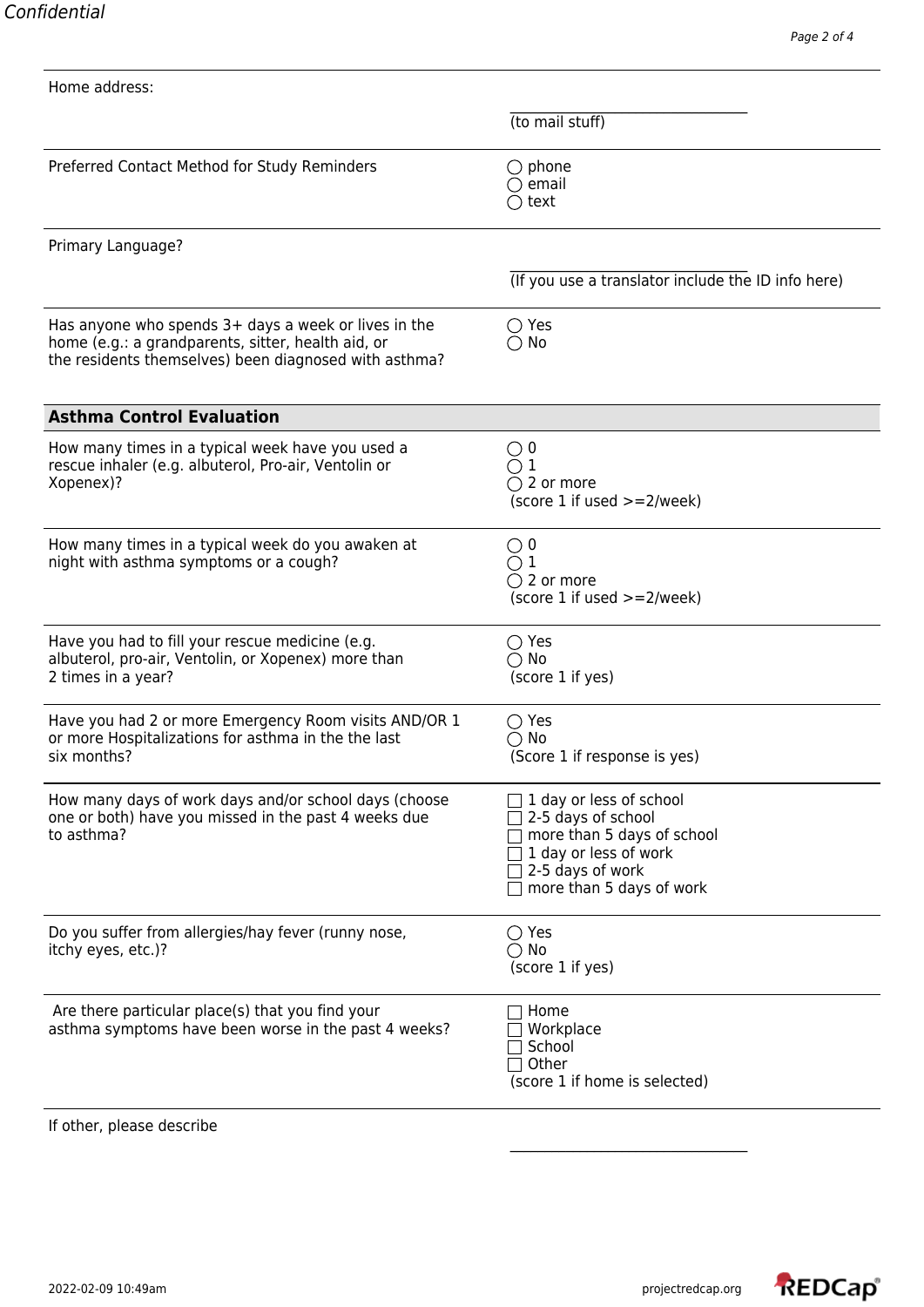| On a scale of 1-5 (where $1=$ not at all and $5=$ a lot) |
|----------------------------------------------------------|
| how much do you feel ASTHMA has affected your            |
| quality of life in the past two weeks?                   |
| Consider, for instance, the number of missed             |
| work/school days due to asthma, lost productivity,       |
| how often you felt limited in your activities (e.g.,     |
| exercising, running, gardening, cleaning, etc.),         |
| and/or how often your mental health has been             |
| affected due to asthma (e.g., if you felt sad,           |
| depressed, ?left out?, ?different?, anxious or           |
| frustrated because of asthma).                           |
|                                                          |

 $1$   $\circ$  2  $\circ$  3  $\circ$  4 5

| Asthma Control Score                                                                                                       |                                                                                                                                                                                                                        |
|----------------------------------------------------------------------------------------------------------------------------|------------------------------------------------------------------------------------------------------------------------------------------------------------------------------------------------------------------------|
|                                                                                                                            | (enter total from answers above)                                                                                                                                                                                       |
| <b>Environmental Evaluation</b>                                                                                            |                                                                                                                                                                                                                        |
| In your home, which best describes the level of dust<br>buildup on surfaces?                                               | $\bigcirc$ no dust buildup<br>$\bigcirc$ slight buildup<br>$\bigcirc$ moderate buildup<br>$\bigcirc$ heavy buildup<br>(score 1 if buildup reported as moderate or score<br>2 if heavy)                                 |
| In the past 30 days have you seen or smelled<br>mold/must, or experienced water leaks/ damage, or<br>drips in your home?   | $\bigcirc$ Yes<br>$\bigcirc$ No<br>(score 1 if yes)                                                                                                                                                                    |
| Do you have a problem with pests (mice, rats,<br>cockroaches, etc.) in your home now, or have you in<br>the past 3 months? | $\bigcirc$ Yes<br>$\bigcirc$ No<br>(score 2 if yes)                                                                                                                                                                    |
| How is your home heated?                                                                                                   | $\bigcirc$ radiators<br>$\bigcirc$ baseboard heater<br>$\bigcirc$ fireplace/wood stove<br>$\bigcirc$ forced hot air (vents)<br>$\bigcirc$ space heater<br>$\bigcirc$ other<br>$\bigcirc$ N/A<br>(score 1 if fireplace) |
| How is your home cooled?                                                                                                   | $\bigcirc$ central A/C<br>$\bigcirc$ Fans<br>$\bigcirc$ window A/C or portable units<br>$\bigcirc$ evaporative cooler<br>other<br>N/A<br>(score 1 if n/a)                                                              |
| Has anyone smoked in the home in the past 7 days?                                                                          | $\bigcirc$ Yes<br>$\bigcirc$ No<br>(score 2 if yes.)                                                                                                                                                                   |
| What type of stove (cook top) do you have?                                                                                 | $\bigcirc$ gas<br>electric<br>N/A                                                                                                                                                                                      |

(score 1 if gas)